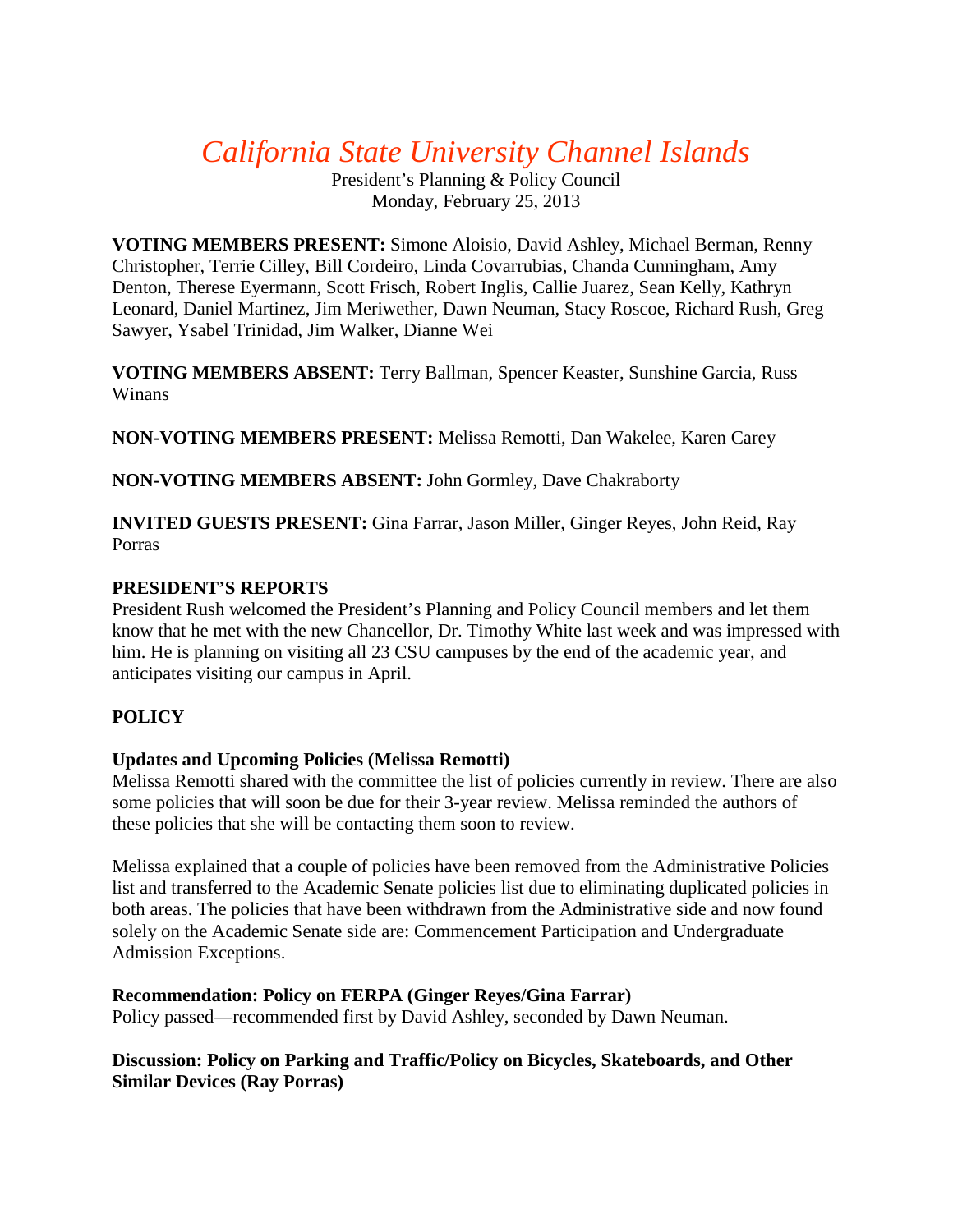Ray Porras introduced the two policies and explained that he would like to combine the two into one policy. He is seeking feedback from the Council and other entities on campus, including OPC, Student Government, etc. on changes, additions and revisions.

Michael Berman mentioned that riding skateboards on campus does create the risk of a few bad apples abusing the privilege. He suggested adding something in the policy regarding consequences for repeat offenders and those who misuse their privileges.

Greg Sawyer mentioned only allowing long boards, not short boards.

There was a discussion regarding registering skateboards as vehicles. Karen Carey disagreed with this, as did David Ashley and Ray.

Bill Cordeiro pointed out the section about vehicle repair and that the language needs to be changed the language about broken windshields, etc. to apply to bikes and skateboards.

Ray mentioned eventually having bike stations and lockers available for students.

Sean Kelly asked if all of the rules of the road prevail, and if so, then state something in the policy about adhering to the same traffic rules if you're using a bike, skateboard, etc., particularly in parking lots.

For the section on bicycles, Therese suggested adding a timeframe before removing a seemingly abandoned bike.

Ray encouraged the PPPC Council members to review the policies and contact him with any additional comments and feedback. This policy will be brought back to a future PPPC meeting.

# **STRATEGIC PLANNING**

## **Strategic Resource Planning Task Force Update (Ysabel Trinidad)**

Ysabel Trinidad explained that the Task Force has been meeting every other week. The last couple of meetings they have been looking at the foundation building and financial situation. There has been high level analysis of the expenditures and revenues.

At last Friday's meeting, they set the groundwork for creating a straw budget. Enrollments are a factor that drives the budget process. Over the next month they will work on the scenarios of the campus costs. In the next month they should also receive some guidance from the Chancellor's Office on how that factors into our planning process.

#### **Strategic Planning Update (Dawn Neuman/Michael Berman)**

Dawn Neuman presented a PowerPoint presentation to the Council on the survey that was sent out to all of campus, as well as some interesting data and results. She explained that they intend to go after the students again and do a better job with that. So far, they received 160 staff responses, 95 faculty responses and 56 student responses.